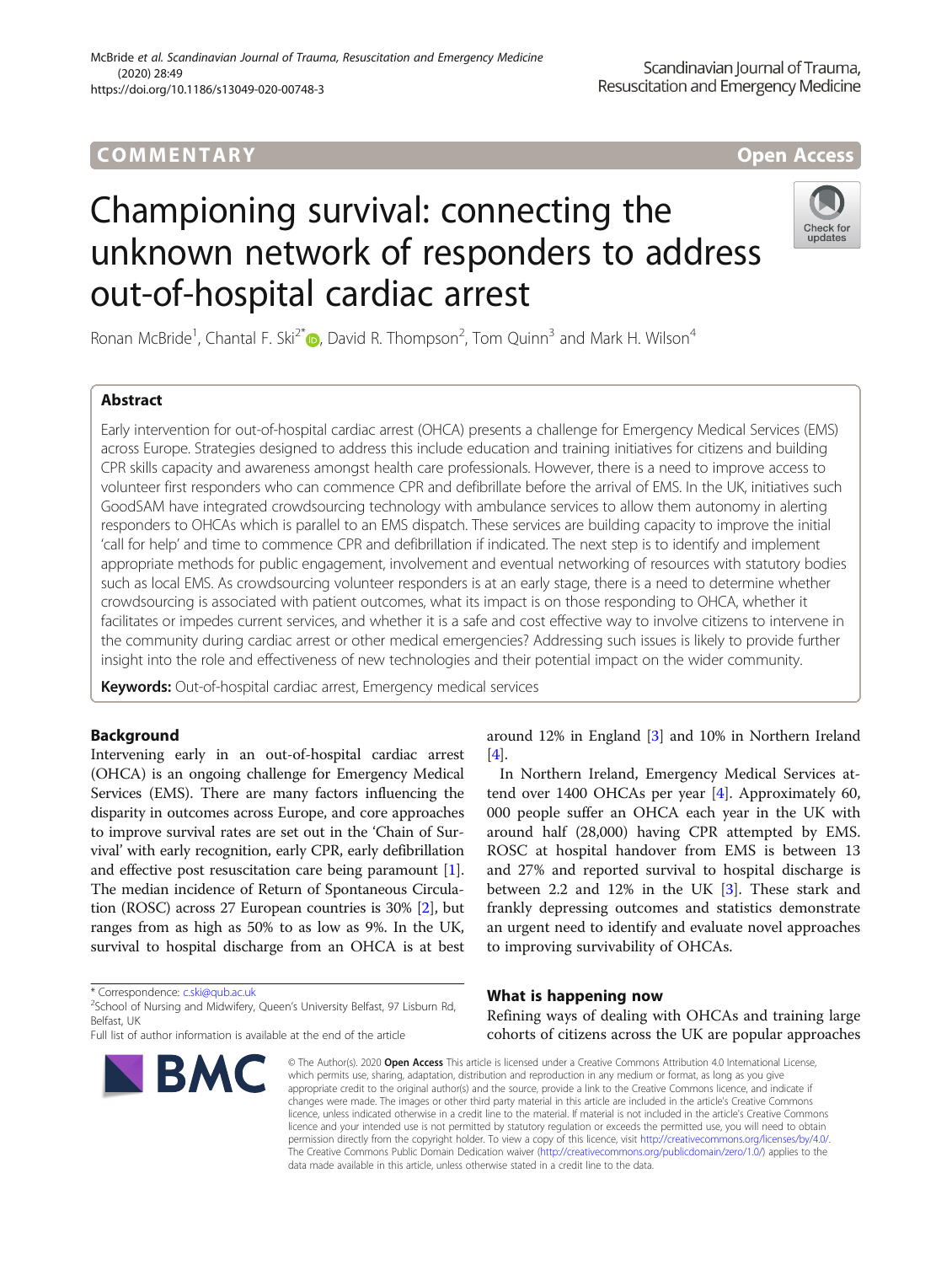to improving the chances of bystander-initiated CPR. Each of the UK nations have published their own resuscitation strategies [[5](#page-2-0)–[7](#page-2-0)] and within each the current drive is to improve all aspects of the Chain of Survival, with a focus on key components such as early recognition and 'call for help', early CPR and early defibrillation [\[1](#page-2-0)].

Enhancing resuscitation education and its application is a high priority [\[8](#page-2-0)]. In England, CPR training has been added to the school curriculum from 2020 in order to embed CPR awareness, knowledge and skills in the citizens of tomorrow. The British Heart Foundation has been delivering 'Restart a Heart Day', which is now a global initiative delivered together with multiple statutory organisations and charitable bodies, successfully training large portions of the population in CPR: in the UK over 238,000 were trained in 2018 alone [\[9](#page-2-0)]. Increasing the number of those trained in CPR is an approach that is recognised as a pathway to improve 'quality and timeliness of treatment' in out of hospital cardiac arrests [[10](#page-2-0)].

A valuable resource that has been of great support in medical emergencies in the community is Community First Responder Schemes (CFRs). Many ambulance services across the UK and Ireland have community groups that are supplementary services delivering lifesaving treatment to those in critical need. For example, in the Republic of Ireland, approximately 600 CFRs are operational across the country [[11\]](#page-2-0). These resources however are finite, covering a large geographical area and have variances in the levels of support and training they receive as they can be either integrated or independent from the EMS [[12](#page-2-0)].

Other organisations focus on specific groups to build CPR skills capacity and awareness. The Resuscitation Council (UK) provides high quality CPR and automated external defibrillator (AED) training to health care professionals across the UK. In 2016–2017, nearly 70,000 people were trained in immediate life support (ILS) and over 22,000 were trained in advanced life support (ALS) [[13\]](#page-2-0). This is a huge cohort of trained individuals that potentially can be accessed to voluntarily assist in interventions, first aid, or support line EMS in life threatening situations in the community. Training undertaken by health care professionals is ongoing, recurrent and offers a viable avenue to champion the concept of volunteer response within the community. The Resuscitation Council (UK) train large cohorts of health care professionals in life support courses, each having a different level of complexity. ILS and ALS are two such courses and considering the volume of health care professionals trained in both, it would be logical to hypothesise that survival to hospital discharge of OHCAs could improve due to an increase in trained citizens and early interventions. This does not seem to be the case, as evidenced in England; the national average of survival to hospital discharge is 7.9% from 2013 to 2018 despite having a yearly increase in the numbers of health care professionals trained in ILS and ALS [\[3](#page-2-0), [13\]](#page-2-0). Creating options to mobilise these trained citizens is a potential next step and the technology available may offer means of improving access to these valuable resources.

Complex interventions such as novel crowdsourcing tools have been implemented over the last number of years across the globe to aid in improving access to volunteer first responders who can commence CPR and defibrillate before the arrival of EMS such as Pulse Point [[14\]](#page-2-0), GoodSAM [[15\]](#page-2-0) and SMS Lifesaver  $[16]$  $[16]$  $[16]$ . In the UK alone, GoodSAM have integrated their crowdsourcing technology with ambulance services in England, Wales and Northern Ireland allowing these services autonomy in alerting responders to OHCAs which is parallel to an EMS dispatch. These services are building capacity to improve the initial 'call for help' and time to commence CPR and defibrillation if indicated.

With the potential increased provision of skilled intervention in OHCAs comes the potential increased negative impacts on those responding and their wider family network. Recent years have seen a growing body of knowledge around the 'work-family conflict crossover' evidencing that the sometimes traumatic experiences of responders can have negative impacts within a responder's family as a result of voluntary activities [\[17](#page-2-0)]. There is therefore a need to ensure both responders and their families are adequately supported.

#### How to improve this state of affairs

There are just over 92,000 health care professionals trained in ILS or ALS and over 238,000 members of the public trained in CPR through Restart a Heart Day. This is not considering all other organisations and avenues for CPR and defibrillation training. Why then have survival rates not increased accordingly? Having the skills to deliver CPR and defibrillate are one key factor in improving survival. Getting to the scene of an OHCA to deliver those skills is another, and one which could potentially produce a huge impact on survival. New technologies have the potential to play a major role in linking these resources together and deliver them to the scene of an OHCA by 'digitising the call for help' [[18\]](#page-2-0).

Crowdsourcing technologies will likely have a key role to play in improving the 'Chain of Survival'. By linking the local EMS with lay responders and health care professionals trained in CPR and defibrillation, a network of volunteer responders can be created to offer immediate and skilled intervention. The next step is to identify and implement appropriate methods for public engagement, involvement and eventual networking of resources with statutory bodies such as local EMS.